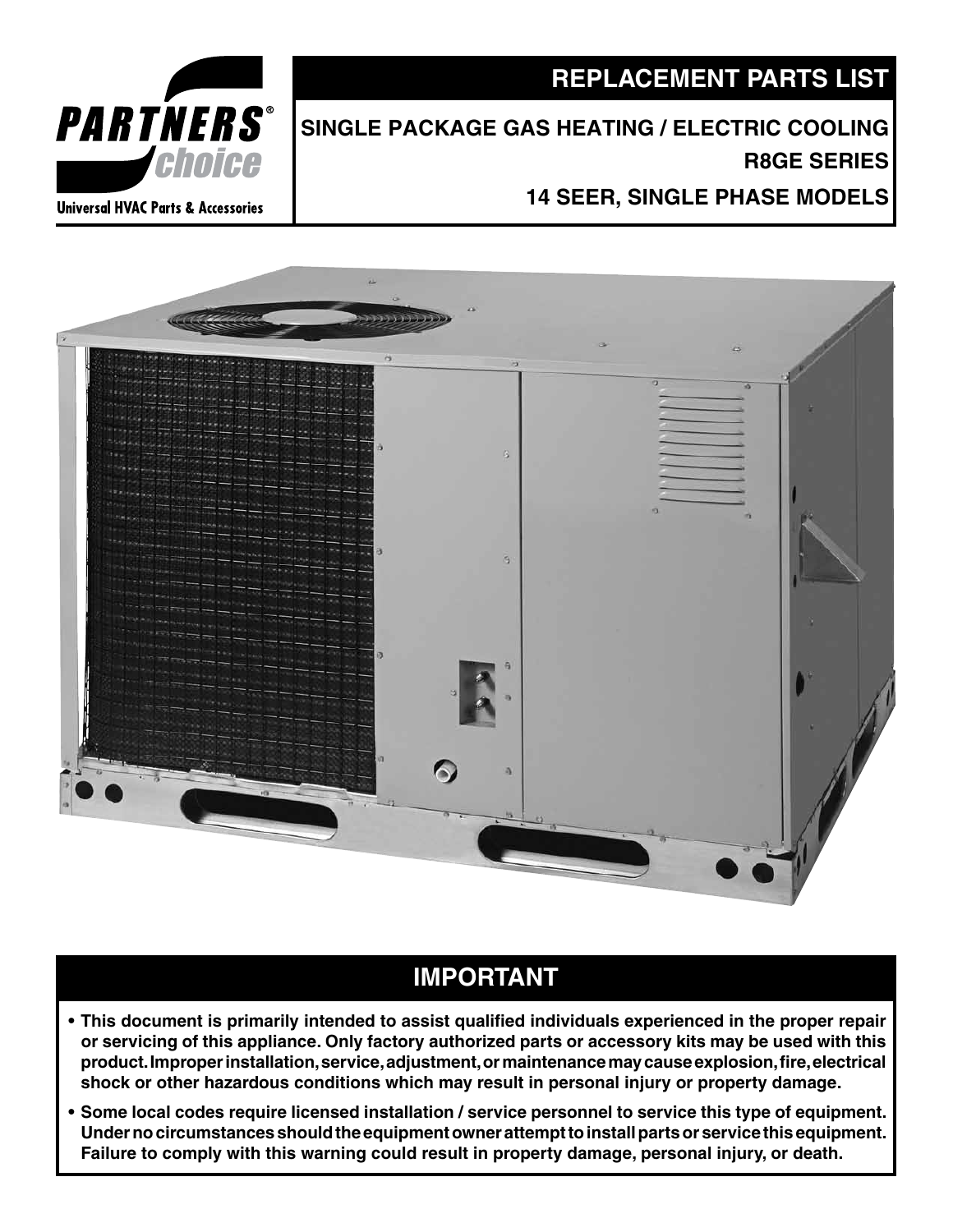### **R8GE Single Package Gas Heating / Electric Cooling Units 14 SEER, Single Phase Models**

| <b>ITEM</b>    | <b>DESCRIPTION</b>                                | R8GE-<br>024K045*        | R8GE-<br>024K072*                       | R8GE-<br>030K045*        | R8GE-<br>030K072*        | R8GE-<br>036K072*        | R8GE-<br>036K096*                                 | R8GE-<br>042K072*             | R8GE-<br>042K096*               | R8GE-<br>048K096*        | R8GE-<br>048K120*        | R8GE-<br>X60K096*                 | R8GE-<br>X60K120*              |
|----------------|---------------------------------------------------|--------------------------|-----------------------------------------|--------------------------|--------------------------|--------------------------|---------------------------------------------------|-------------------------------|---------------------------------|--------------------------|--------------------------|-----------------------------------|--------------------------------|
|                |                                                   | 922096                   | 922097                                  | 922098                   | 922099                   | 922100                   | 922101                                            | 922102                        | 922103                          | 922104                   | 922105                   | 922106                            | 922107                         |
| $\mathbf{1}$   | RAIL, BASE, SHORT                                 | 277551R                  | 277551R                                 | 277551R                  | 277551R                  | 277551R                  | 277551R                                           | 277551R                       | 277551R                         | 277551R                  | 277551R                  | 277551R                           | 277551R                        |
| $\overline{c}$ | RAIL, BASE, LONG                                  | 277552R                  | 277552R                                 | 277552R                  | 277552R                  | 277552R                  | 277552R                                           | 277552R                       | 277552R                         | 277552R                  | 277552R                  | 277552R                           | 277552R                        |
| 3              | EXHAUST DUCT ASSY.                                | 263420R                  | 263420R                                 | 263420R                  | 263420R                  | 263420R                  | 263420R                                           | 263420R                       | 263420R                         | 263420R                  | 263420R                  | 263420R                           | 263420R                        |
| 4              | VENT COVER ASSY.                                  | 265040R                  | 265040R                                 | 265040R                  | 265040R                  | 265040R                  | 265040R                                           | 265040R                       | 265040R                         | 265040R                  | 265040R                  | 265040R                           | 265040R                        |
| 5              | CAP, TOP (NOT SHOWN)                              | 275291R                  | 275291R                                 | 275291R                  | 275291R                  | 275291R                  | 275291R                                           | 275291R                       | 275291R                         | 275291R                  | 275291R                  | 275291R                           | 275291R                        |
| 6              | LIM, 1/2D, 1S, OR, 320, M, S, F                   | 626547R                  | 626547R                                 | 626547R                  | 626547R                  | 626547R                  | 626547R                                           | 626547R                       | 626547R                         | 626547R                  | 626547R                  | 626547R                           | 626547R                        |
| 7              | DROP-IN ORIFICE                                   | 263210R                  | 263210R                                 | 263210R                  | 263210R                  | 263210R                  | 263210R                                           | 263210R                       | 263210R                         | 263210R                  | 263210R                  | 295481R                           | 295481R                        |
| 8              | COIL. INDOOR                                      | 664692R                  | 664692R                                 | 664692R                  | 664692R                  | 664692R                  | 664692R                                           | 664693R                       | 664693R                         | 664693R                  | 664693R                  | 664694R                           | 664694R                        |
| 9              | COIL, OUTDOOR                                     | 664669R                  | 664669R                                 | 664669R                  | 664669R                  | 664669R                  | 664669R                                           | 664667R                       | 664667R                         | 664667R                  | 664667R                  | 664668R                           | 664668R                        |
| 10             | SWITCH, HIGH PRESSURE<br>(NOT SHOWN)              | 632473                   | 632473                                  | 632473                   | 632473                   | 632473                   | 632473                                            | 632473                        | 632473                          | 632473                   | 632473                   | 632473                            | 632473                         |
| 11             | <b>TOP PAN</b>                                    |                          | M0034730R M0034730R M0034730R           |                          |                          |                          | M0034730R M0034730R M0034730R M0034730R M0034730R |                               |                                 | M0034730R M0034730R      |                          | M0034707R                         | M0034707R                      |
| 12             | SERVICE PANEL ASSY                                | D07241R                  | D07241R                                 | D07241R                  | D07241R                  | D07241R                  | D07241R                                           | 296638R                       | 296638R                         | 296638R                  | 296638R                  | 296639R                           | 296639R                        |
| 13             | BLOWER HSG ASSY, 11X10                            | 297219R                  | 297219R                                 | 297219R                  | 297219R                  | 297219R                  | 297219R                                           | 297219R                       | 297219R                         | 297219R                  | 297219R                  | 297219R                           | 297219R                        |
| 14             | <b>SERVICE BRACKET</b>                            | 298552R                  | 298552R                                 | 298552R                  | 298552R                  | 298552R                  | 298552R                                           | 298552R                       | 298552R                         | 298552R                  | 298552R                  | 298552R                           | 298552R                        |
| 15             | PANEL, FRONT                                      | 298891R                  | 298891R                                 | 298891R                  | 298891R                  | 298891R                  | 298891R                                           | 298892R                       | 298892R                         | 298892R                  | 298892R                  | 298893R                           | 298893R                        |
| 16             | NUT, HEX, BLACK                                   | 606261                   | 606261                                  | 606261                   | 606261                   | 606261                   | 606261                                            | 606261                        | 606261                          | 606261                   | 606261                   | 606261                            | 606261                         |
| 17             | LOCKNUT, SERVICE<br><b>FITTING</b><br>(NOT SHOWN) | 663870                   | 663870                                  | 663870                   | 663870                   | 663870                   | 663870                                            | 663870                        | 663870                          | 663870                   | 663870                   | 663870                            | 663870                         |
|                | CAPACITOR, RUN 40/5/370                           | 01-0084                  | 01-0084                                 | $\overline{\phantom{m}}$ | —                        | —                        | —                                                 | $\overbrace{\phantom{13333}}$ | —                               | —                        | —                        | —                                 | $\overbrace{\phantom{123331}}$ |
|                | CAPACITOR, RUN 40/7.5/370                         |                          |                                         | 01-0269                  | 01-0269                  |                          |                                                   |                               |                                 |                          |                          |                                   |                                |
| 18             | CAPACITOR, RUN 45/7.5/370                         |                          |                                         |                          |                          | 01-0271                  | 01-0271                                           | 01-0271                       | 01-0271                         |                          |                          |                                   |                                |
|                | CAPACITOR, RUN 70/7.5/370                         | —                        |                                         |                          |                          |                          |                                                   |                               |                                 | 01-0278                  | 01-0278                  |                                   |                                |
|                | CAPACITOR, RUN 80/7.5/370                         |                          |                                         |                          |                          |                          |                                                   |                               |                                 |                          |                          | 01-0279                           | 01-0279                        |
|                | CONTACTOR, 1 POLE 30A                             | 624826                   | 624826                                  | 624826                   | 624826                   |                          |                                                   |                               |                                 |                          |                          |                                   |                                |
| 19             | CONTACTOR, 1 POLE 40A                             |                          |                                         | $\overline{\phantom{0}}$ | —                        | 624827                   | 624827                                            | 624827                        | 624827                          | —                        |                          |                                   |                                |
|                | CONTACTOR, 1 POLE 50A                             |                          |                                         |                          |                          |                          |                                                   |                               |                                 | 624828                   | 624828                   | 624828                            | 624828                         |
| 20             | TRANSFORMER 40 VA                                 | 622336                   | 622336                                  | 622336                   | 622336                   | 622336                   | 622336                                            | 622336                        | 622336                          | 622336                   | 622336                   | 622336                            | 622336                         |
| 21             | MOTOR, OUTDOOR FAN                                | 622080R                  | 622080R                                 | 621990R                  | 621990R                  | 621990R                  | 621990R                                           | 621990R                       | 621990R                         | 621990R                  | 621990R                  | 621990R                           | 621990R                        |
| 22             | <b>INDUCER MOTOR</b>                              | 903162                   | 903162                                  | 903162                   | 903162                   | 903162                   | 903162                                            | 903162                        | 903162                          | 903162                   | 903162                   | 903162                            | 903162                         |
|                | COMPRESSOR, ZP21K5E                               | 622265                   | 622265                                  |                          |                          | —                        | -                                                 |                               | $\overline{\phantom{0}}$        | —                        | —                        | $\overbrace{\phantom{123221111}}$ |                                |
|                | COMPRESSOR, ZP25K5E                               |                          |                                         | 622123                   | 622123                   |                          |                                                   | $\qquad \qquad -$             |                                 |                          | —                        |                                   | $\overline{\phantom{0}}$       |
| 23             | COMPRESSOR, ZP31K5E                               |                          |                                         |                          |                          | 622124                   | 622124                                            |                               |                                 |                          |                          |                                   |                                |
|                | COMPRESSOR, ZP39K5E                               |                          |                                         |                          | $\sim$                   |                          |                                                   | 622266                        | 622266                          |                          |                          |                                   | $\overline{\phantom{0}}$       |
|                | COMPRESSOR, ZP42K5E                               | $\overline{\phantom{0}}$ |                                         | —                        |                          |                          |                                                   | a.                            | $\overline{\phantom{0}}$        | 622126                   | 622126                   |                                   |                                |
|                | COMPRESSOR, ZP54K5E                               |                          |                                         |                          |                          |                          |                                                   |                               |                                 |                          |                          | 622127                            | 622127                         |
|                | MTR, BLOWER, PROG,<br>1/2HP (2/2.5 TON MODELS)    |                          | M0009032R M0009043R M0009044R M0009033R |                          |                          | —                        | -                                                 |                               |                                 | —                        | —                        | —                                 |                                |
|                | MTR, BLOWER, PROG,<br>1/2HP (3 TON MODEL)         | —                        |                                         | —                        | —                        |                          | M0009035R M0009036R                               |                               | -                               | -                        | —                        | —                                 |                                |
| 24             | MTR, BLOWER, PROG,<br>1/2HP (3.5 TON MODEL)       | -                        |                                         | —                        | —                        | —                        | $\overline{\phantom{0}}$                          |                               | M0009037R M0009038R             | —                        | —                        | —                                 |                                |
|                | MTR, BLOWER, PROG,<br>3/4HP (4TON MODEL)          | -                        | —                                       | -                        | -                        | —                        | —                                                 |                               | —                               |                          | M0009040R M0009045R      |                                   |                                |
|                | MTR, BLOWER, PROG, 1HP<br>(5 TON MODEL)           | —                        |                                         | $\overline{\phantom{m}}$ | —                        | -                        | -                                                 | $\overline{\phantom{0}}$      | $\hspace{0.1mm}-\hspace{0.1mm}$ | —                        | $\overline{\phantom{0}}$ | M0009046R                         | M0009042R                      |
| 25             | <b>GAS VALVE</b>                                  | 904081                   | 904081                                  | 904081                   | 904081                   | 904081                   | 904081                                            | 904081                        | 904081                          | 904081                   | 904081                   | 904081                            | 904081                         |
| 26             | CONTROL BOARD KIT                                 | 919943                   | 919943                                  | 919943                   | 919943                   | 919943                   | 919943                                            | 919943                        | 919943                          | 919943                   | 919943                   | 919943                            | 919943                         |
| 27             | SWITCH, LIMIT (185/165)                           |                          |                                         |                          |                          |                          |                                                   |                               |                                 | —                        |                          | 626445                            |                                |
|                | SWITCH, LIMIT (170/150)                           | $\overline{\phantom{0}}$ | 626423                                  | $\qquad \qquad -$        | 626423                   | 626423                   | $\overline{\phantom{0}}$                          |                               | $\overline{\phantom{0}}$        | $\overline{\phantom{0}}$ | 626423                   | $\overline{\phantom{0}}$          | $\overline{\phantom{0}}$       |
|                | SWITCH, LIMIT (165/145)                           | 626432                   | $\overline{\phantom{0}}$                | 626432                   | $\overline{\phantom{0}}$ | $\overline{\phantom{0}}$ | 626432                                            | $\qquad \qquad -$             | 626432                          | 626432                   |                          | $\overline{\phantom{0}}$          | $\overline{\phantom{0}}$       |
|                | SWITCH, LIMIT (175/155)                           | $\overline{\phantom{0}}$ | $\overline{\phantom{m}}$                | $\qquad \qquad -$        | —                        | $\qquad \qquad -$        | $\qquad \qquad -$                                 | $\qquad \qquad -$             | $\qquad \qquad -$               | $\qquad \qquad -$        |                          | $\qquad \qquad -$                 | 626424                         |
|                | SWITCH, LIMIT (210/190)                           | $\qquad \qquad -$        | $\qquad \qquad -$                       | $\qquad \qquad -$        | $\qquad \qquad -$        | —                        | $\overline{\phantom{0}}$                          | 626624                        | $\qquad \qquad -$               | —                        | $\overline{\phantom{0}}$ | $\qquad \qquad -$                 |                                |
| 28             | FUSE, 3-AMP (NOT SHOWN)                           | 632261                   | 632261                                  | 632261                   | 632261                   | 632261                   | 632261                                            | 632261                        | 632261                          | 632261                   | 632261                   | 632261                            | 632261                         |
| 29             | IGNITOR-208/230                                   | 903179                   | 903179                                  | 903179                   | 903179                   | 903179                   | 903179                                            | 903179                        | 903179                          | 903179                   | 903179                   | 903179                            | 903179                         |

Please specify the correct Model No., Serial No, and part number(s) when ordering parts from the nearest authorized dealer or service center.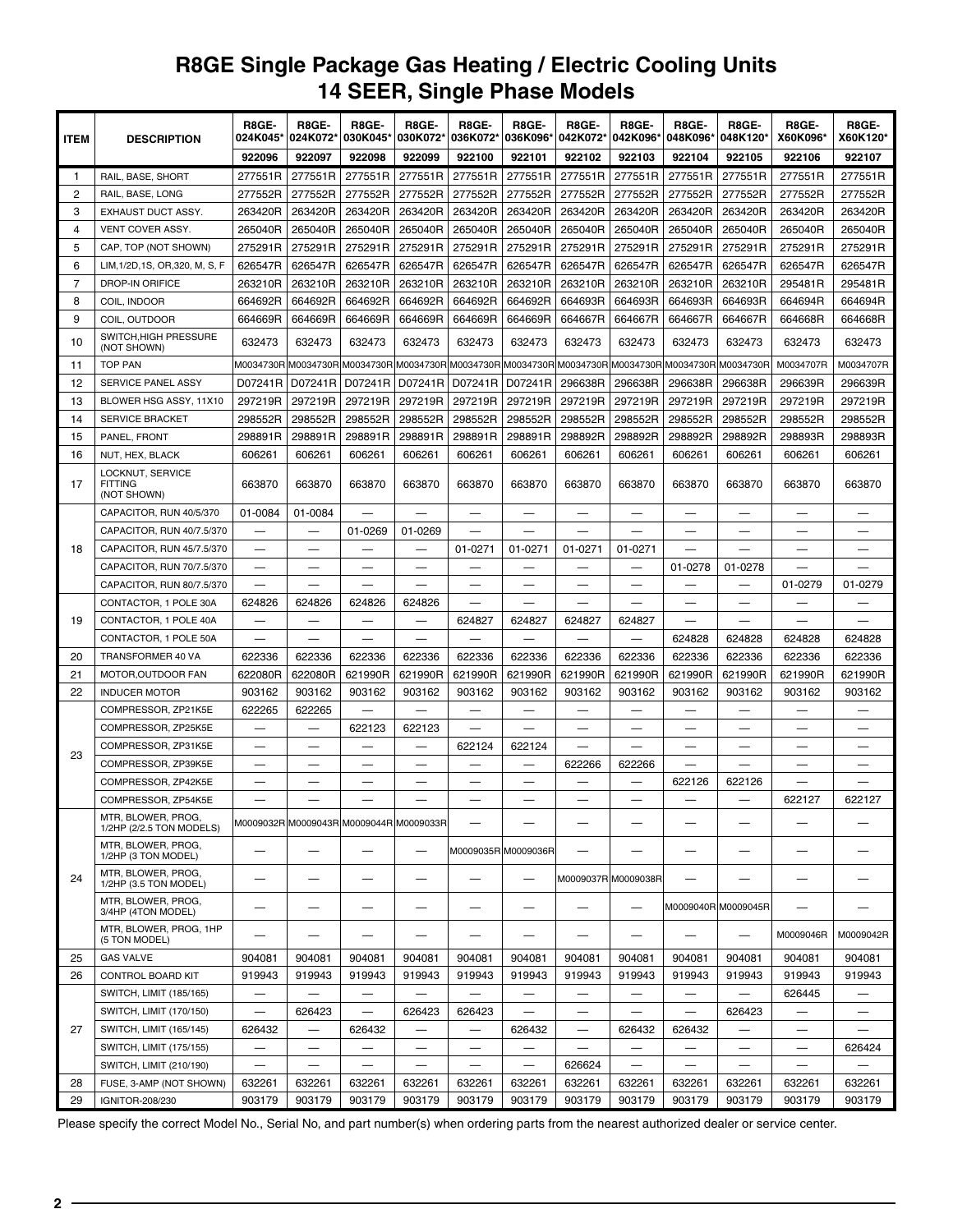### **R8GE Single Package Gas Heating / Electric Cooling Units 14 SEER, Single Phase Models**

| <b>ITEM</b> | <b>DESCRIPTION</b>                                            | R8GE-<br>024K045* | R8GE-<br>024K072*                                                     | R8GE-<br>030K045* | R8GE-<br>030K072* | R8GE-<br>036K072* | R8GE-<br>036K096*                        | R8GE-<br>042K072* | R8GE-<br>042K096*        | R8GE-<br>048K096*   | R8GE-<br>048K120*                         | R8GE-<br>X60K096*  | R8GE-<br>X60K120* |
|-------------|---------------------------------------------------------------|-------------------|-----------------------------------------------------------------------|-------------------|-------------------|-------------------|------------------------------------------|-------------------|--------------------------|---------------------|-------------------------------------------|--------------------|-------------------|
|             |                                                               | 922096            | 922097                                                                | 922098            | 922099            | 922100            | 922101                                   | 922102            | 922103                   | 922104              | 922105                                    | 922106             | 922107            |
| 30          | SWITCH, LOW PRESSURE -<br><b>SELECT MODELS</b><br>(NOT SHOWN) | 632393            | 632393                                                                | 632393            | 632393            | 632393            | 632393                                   | 632393            | 632393                   | 632393              | 632393                                    | 632393             | 632393            |
| 31          | SENSOR, FLAME                                                 | 632396            | 632396                                                                | 632396            | 632396            | 632396            | 632396                                   | 632396            | 632396                   | 632396              | 632396                                    | 632396             | 632396            |
| 32          | SWITCH, PRESSURE, NO, 0.90                                    | 632424            | 632424                                                                | 632424            | 632424            | 632424            | 632424                                   | 632424            | 632424                   | 632424              | 632424                                    | 632424             | 632424            |
| 33          | <b>SET OF WIRES</b><br>(NOT SHOWN)                            | M0086102R         | M0086102R M0086102R M0086102R M0086102R M0086102R M0086108R M0086108R |                   |                   |                   |                                          |                   |                          | M0086108R M0086108R |                                           | M0086108R          | M0086108R         |
| 34          | <b>BLOCK, TERMINAL</b>                                        | 632695            | 632695                                                                | 632695            | 632695            | 632695            | 632695                                   | 632695            | 632695                   | 632695              | 632695                                    | 632695             | 632695            |
| 35          | PLUG, MOLDED HV<br>(NOT SHOWN)                                | 634715            | 634715                                                                | 634715            | 634715            | 634715            | 634715                                   | 634715            | 634715                   | 634715              | 634715                                    | 634715             | 634715            |
| 36          | <b>BURNER, INSHOT</b>                                         | 660812            | 660812                                                                | 660812            | 660812            | 660812            | 660812                                   | 660812            | 660812                   | 660812              | 660812                                    | 660812             | 660812            |
| 37          | ORIFICE, MAIN BURNER,<br>#43 DRILL (NOT SHOWN)                | 661043            | 661043                                                                | 661043            | 661043            | 661043            | 661043                                   | 661043            | 661043                   | 661043              | 661043                                    | 661043             | 661043            |
| 38          | CORE, CHARGING PORT<br>(NOT SHOWN)                            | 662103            | 662103                                                                | 662103            | 662103            | 662103            | 662103                                   | 662103            | 662103                   | 662103              | 662103                                    | 662103             | 662103            |
|             | DISTRIBUTOR ASSY,<br>(.057 RESTRICTOR)                        | 664518            | 664518                                                                |                   |                   |                   |                                          |                   |                          |                     | —                                         |                    |                   |
|             | <b>DISTRIBUTOR ASSY,</b><br>(.062 RESTRICTOR)                 |                   |                                                                       | 664595            | 664595            | —                 |                                          |                   | —                        | —                   | —                                         |                    | -                 |
| 39          | DISTRIBUTOR ASSY,<br>(.068 RESTRICTOR)                        |                   |                                                                       |                   | —                 | 664689            | 664689                                   |                   |                          |                     | —                                         |                    |                   |
|             | <b>DISTRIBUTOR ASSY,</b><br>(.076 RESTRICTOR)                 |                   |                                                                       |                   | —                 |                   | —                                        | 664691            | 664691                   | -                   | —                                         |                    |                   |
|             | <b>DISTRIBUTOR ASSY,</b><br>(.078 RESTRICTOR)                 |                   |                                                                       | —                 |                   | —                 |                                          |                   | $\overline{\phantom{0}}$ | 664778              | 664778                                    | —                  |                   |
|             | <b>TXV</b>                                                    |                   |                                                                       |                   |                   |                   |                                          |                   |                          |                     |                                           | 664275             | 664275            |
| 40          | FITTING, ACCESS                                               | 663812R           | 663812R                                                               | 663812R           | 663812R           | 663812R           | 663812R                                  | 663812R           | 663812R                  | 663812R             | 663812R                                   | 663812R            | 663812R           |
| 41          | CAP, SERVICE PORT,<br><b>BRASS (NOT SHOWN)</b>                | 663818R           | 663818R                                                               | 663818R           | 663818R           | 663818R           | 663818R                                  | 663818R           | 663818R                  | 663818R             | 663818R                                   | 663818R            | 663818R           |
| 42          | <b>DRAIN TUBE ASSY</b>                                        | 663833            | 663833                                                                | 663833            | 663833            | 663833            | 663833                                   | 663833            | 663833                   | 663833              | 663833                                    | 663833             | 663833            |
| 43          | COLLECTOR PAN ASSY,<br><b>W/O RETAINER</b>                    | 2B9914R           | 100677913R                                                            |                   |                   |                   | 2B9914R 100677913R 100677913R 100653203R |                   |                          |                     | D10322R  100653203R 100653203R 100677915R | D <sub>10328</sub> | 100677916R        |
| 44          | HEAT EXCH. PANEL ASSY.                                        | 100677905R        | 293335R                                                               | 00677905R         | 293335R           | 293335R           | D10303R                                  | 100677908R        | D10306R                  | D10306R             | 00677910R                                 | 100677911R         | 100677912R        |
| 45          | FITTING, PANEL MOUNT                                          | 664696            | 664696                                                                | 664696            | 664696            | 664696            | 664696                                   | 664696            | 664696                   | 664696              | 664696                                    | 664696             | 664696            |
| 46          | WHEEL, BLOWER 11 X 10                                         | 667260            | 667260                                                                | 667260            | 667260            | 667260            | 667260                                   | 667260            | 667260                   | 667260              | 667260                                    | 667260             | 667260            |
| 47          | <b>FAN BLADE</b>                                              | 667356R           | 667356R                                                               | 667278R           | 667278R           | 667278R           | 667278R                                  | 667356R           | 667356R                  | 667278              | 667278                                    | 667351R            | 667351R           |
| 48          | PAN, DRAIN                                                    | 669190R           | 669190R                                                               | 669190R           | 669190R           | 669190R           | 669190R                                  | 669190R           | 669190R                  | 669190R             | 669190R                                   | 669190R            | 669190R           |
| 49          | <b>REPLACEMENT HAIL</b><br><b>GUARD KIT (NOT SHOWN)</b>       | 917206            | 917206                                                                | 917206            | 917206            | 917206            | 917206                                   | 917206            | 917206                   | 917206              | 917206                                    | 917206             | 917206            |
| 50          | DRIER. FILTER. UNIFLOW.<br>8 IN^3                             | 669764            | 669764                                                                | 669764            | 669764            | 669764            | 669764                                   | 669764            | 669764                   | 669764              | 669764                                    | 669764             | 669764            |
| 51          | <b>BLOWER SHELF</b>                                           | 283931R           | 283931R                                                               | 283931R           | 283931R           | 283931R           | 283931R                                  | 283932R           | 283932R                  | 283932R             | 283932R                                   | 283932R            | 283932R           |
| 52          | <b>GRILLE, TOP-BLACK</b>                                      | 669404            | 669404                                                                | 669404            | 669404            | 669404            | 669404                                   | 669404            | 669404                   | 669404              | 669404                                    | 669335             | 669335            |
| 53          | GASKET, COLLECTOR PAN                                         | 689506            | 689506                                                                | 689506            | 689506            | 689506            | 689506                                   | 689506            | 689506                   | 689506              | 689506                                    | 689506             | 689506            |
| 54          | <b>GASKET, INDUCER</b>                                        | 689518            | 689518                                                                | 689518            | 689518            | 689518            | 689518                                   | 689518            | 689518                   | 689518              | 689518                                    | 689518             | 689518            |
| 56          | PAINT, TOUCH-UP,<br><b>STERLING GREY</b><br>(NOT SHOWN)       | 903598            | 903598                                                                | 903598            | 903598            | 903598            | 903598                                   | 903598            | 903598                   | 903598              | 903598                                    | 903598             | 903598            |
| 57          | PANEL, HEAT EX. DIVIDER                                       | D05071R           | D05071R                                                               | D05071R           | D05071R           | D05071R           | D05071R                                  | D05072R           | D05072R                  | D05072R             | D05072R                                   | D05075R            | D05075R           |
| 58          | BOTTOM PAN ASSY.                                              | D05480R           | D05480R                                                               | D05480R           | D05480R           | D05480R           | D05480R                                  | D05480R           | D05480R                  | D05480R             | D05480R                                   | D05480R            | D05480R           |
| 59          | DIVIDER PANEL ASSY.                                           | D05505R           |                                                                       | D05505R   D05505R | D05505R           | D05505R           | D05505R                                  | D05505R           | D05505R                  | D05505R             | D05505R                                   | M0060722R          | M0060722R         |
| 60          | DUCT CAP ASSY.                                                | D05530R           |                                                                       | D05530R   D05530R | D05530R           | D05530R           | D05530R                                  |                   | D05530R   D05530R        | D05530R             | D05530R                                   | D05530R            | D05530R           |
| 61          | <b>BLOWER PANEL ASSY</b>                                      | D05548R           |                                                                       | D05548R   D05548R | D05548R           | D05548R   D05548R |                                          | D05548R           | D05548R                  | D05542R             | D05542R                                   | D05543R            | D05543R           |
| 62          | PANEL, BLOWER<br><b>DISCHARGE</b>                             | 281493R           | 281493R                                                               | 281493R           | 281493R           | 281493R           | 281493R                                  | 281493R           | 281493R                  | 281493R             | 281493R                                   | 281493R            | 281493R           |
| 63          | SUPPLY PANEL ASSY                                             | D05558R           | D05558R                                                               | D05558R           | D05558R           | D05558R           | D05558R                                  | D05552R           | D05552R                  | D05552R             | D05552R                                   | D05557R            | D05557R           |
| 64          | RETURN PANEL ASSY                                             | D05567R           | D05567R                                                               | D05567R           | D05567R           | D05567R           | D05567R                                  | D05565R           | D05565R                  | D05565R             | D05565R                                   | D05566R            | D05566R           |
| 65          | CORNER PANEL ASSY.                                            | D05630R           | D05630R                                                               | D05630R           | D05630R           | D05630R           | D05630R                                  | D05628R           | D05628R                  | D05628R             | D05628R                                   | D05629R            | D05629R           |
| 66          | PANEL, CLOSE-OFF ASSY.                                        | D05693R           | D05693R                                                               | D05693R           | D05693R           | D05693R           | D05693R                                  | D05682R           | D05682R                  | D05682R             | D05682R                                   | D05683R            | D05683R           |
| 67          | GUARD, COIL (FORMED)                                          | 2A8452R           | 2A8452R                                                               | 2A8452R           | 2A8452R           | 2A8452R           | 2A8452R                                  | 2A8453R           | 2A8453R                  | 2A8453R             | 2A8453R                                   | 2A8454R            | 2A8454R           |
| 68          | <b>CORNER POST</b>                                            | D09994R           |                                                                       | D09994R   D09994R | D09994R           |                   | D09994R   D09994R                        | D09996R           | D09996R                  | D09996R             | D09996R                                   | D09997R            | D09997R           |

Please specify the correct Model No., Serial No, and part number(s) when ordering parts from the nearest authorized dealer or service center.